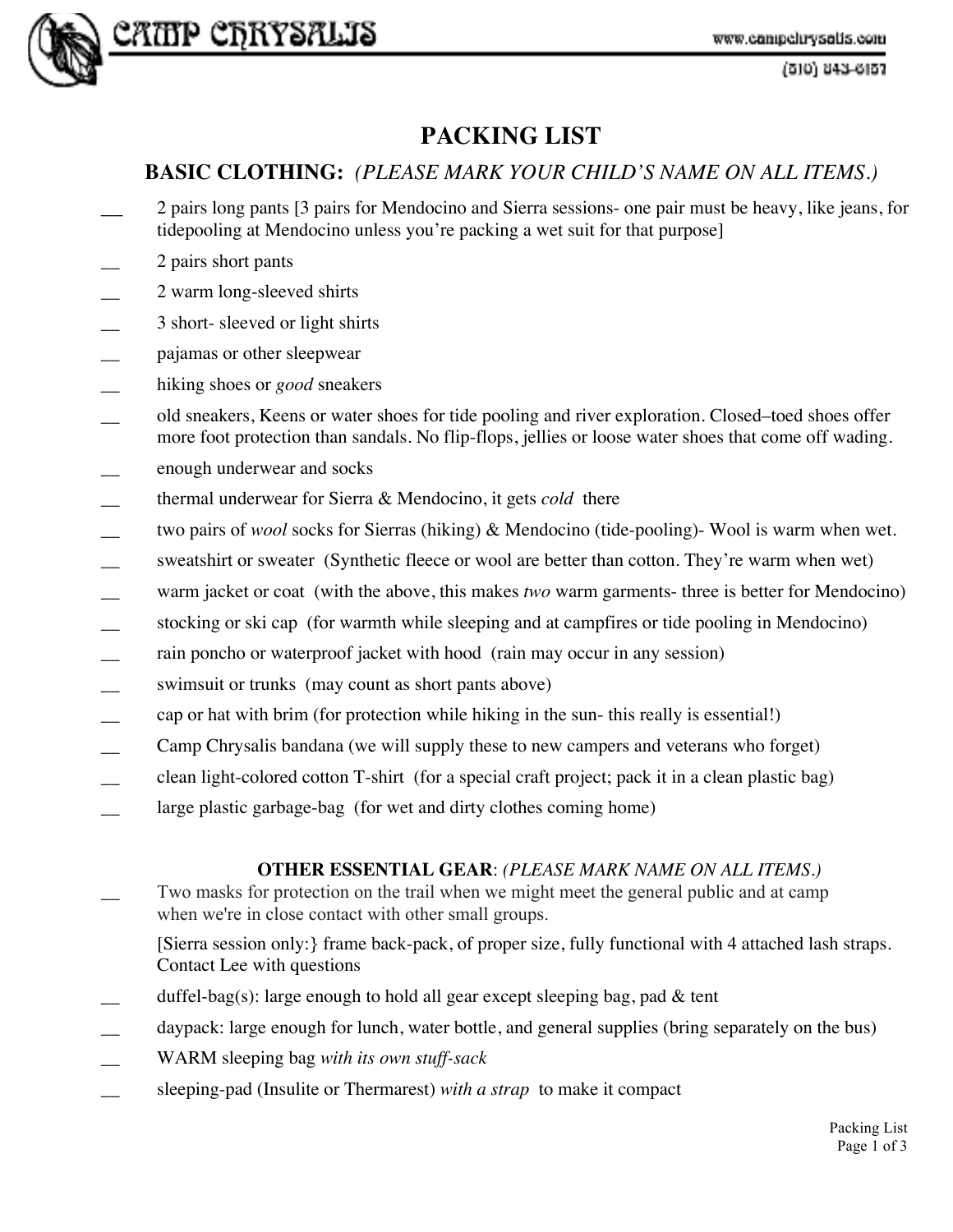- food-gear: metal or solid plastic plate, bowl, & cup; spoon and fork. (No mess kits (they're useless!) or disposable plastic or paper products.)
- towel and basic toiletries: soap, toothbrush, toothpaste and deodorant
- insect repellent (low DEET is ideal, jungle juice is unnecessary and deadly)
- *\_\_ strong* (SPF 30-50) water-resistant sunscreen lotion, plus lip protection and sunglasses
- *\_\_ sturdy and reliable* water bottle -- quart size, screw lid (Test it to make sure it doesn't leak!) Sierras could have a second water bottle for hot hiking days.
- flashlight, with an extra set of fresh batteries
- books to read, including guidebooks (see bibliography)
- Sierra session only: \$5-\$10 to spend on the way home.
- \_\_ pocket knife (with your name labeled or scratched in). No open-bladed sheath knives!

#### **OPTIONAL GEAR:**

- \_\_ tent with tarp or ground cloth to fit *(please note on the information sheet if one is available)*
- warm gloves (for Mendocino and the Sierra, where mornings are apt to be chilly)
- \_\_ pillow, stuffed bear or other comforting object
- back up pair of glasses or/and strap to hold them on securely while playing in rivers.
- A third pair of shoes or sandals for hanging out around camp.
- \_\_ Walking stick or hiking poles
- \_\_ wet suit for Mendocino tidepooling activities
- \_\_ binoculars, microscopes, other scientific tools
- sketchbook or notebook and two pencils. We'll supply a blank Bare Book for journaling at camp.
- art materials (pens, watercolors, etc. if you want your own- we have lots at camp)
- Tech-Nu soap (for campers sensitized to poison oak; Big Sur and Mendo sessions only)
- walking stick or hiking poles (if you already have and use those while hiking)
- life jacket or other floatation device if necessary (SEE SWIMMING PERMISSION SHEET)
- swim fins, mask and snorkel
- bow and arrows (Sierra session only)
- hatchet or hand axe (we teach the proper use of these at all sessions)
- disposable camera or other inexpensive camera for camp use- no cell phone cameras!
- \_\_ playing cards

## **FORBIDDEN THINGS (NO KIDDING!)**:

hair-dryers and other "beauty" supplies alcohol or illegal drugs of any kind